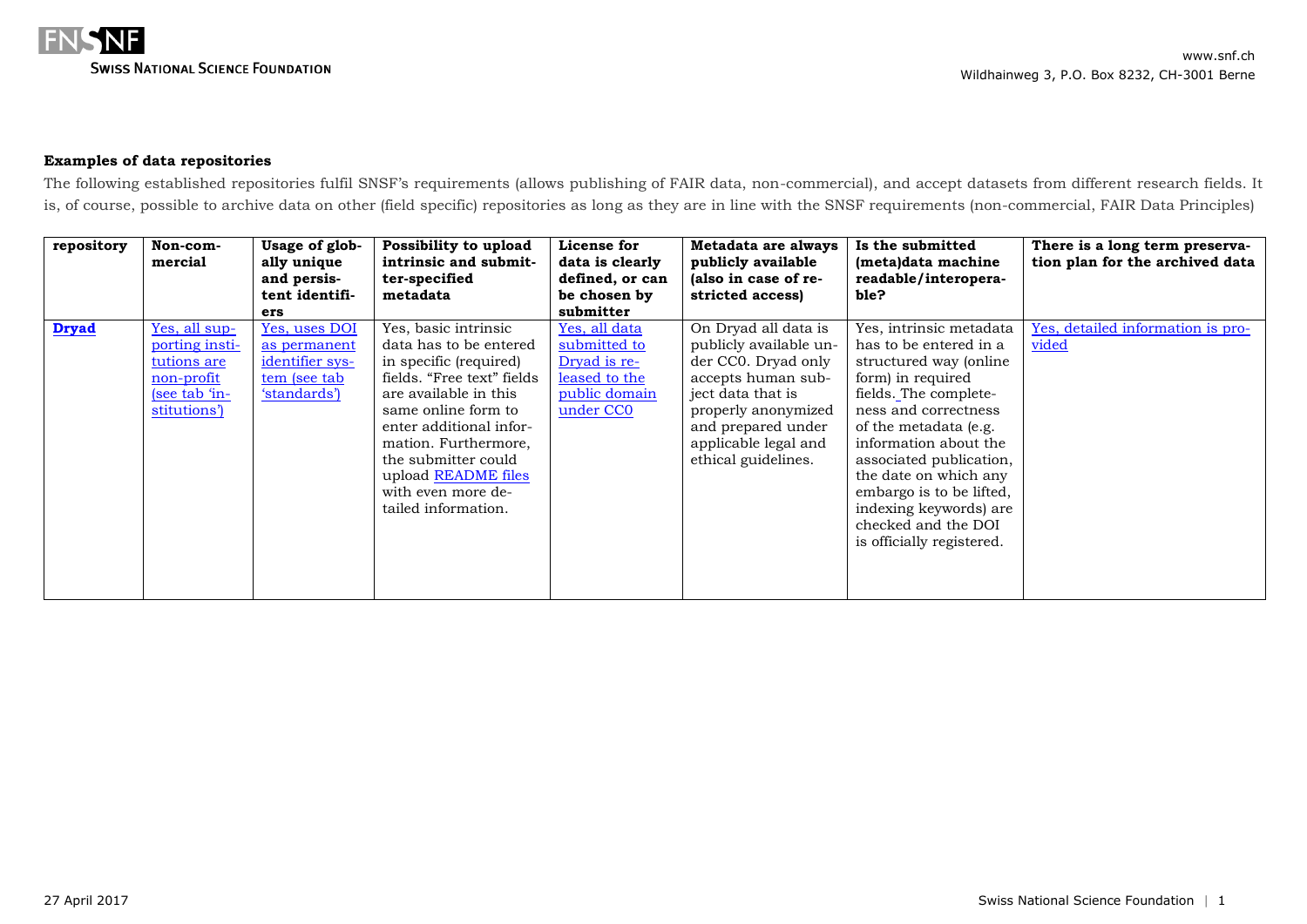

## **SWISS NATIONAL SCIENCE FOUNDATION**

| repository                         | Non-com-<br>mercial                                                                           | Usage of glob-<br>ally unique<br>and persis-                                                 | Possibility to upload<br>intrinsic and submit-<br>ter-specified                                                                                                                                                                                                                                                                  | License for<br>data is clearly<br>defined, or can                                                      | Metadata are always<br>publicly available<br>(also in case of re-                                                                                                                                                                                                                                                                                                                               | Is the submitted<br>(meta)data machine<br>readable/interopera-                                                                                                                                                                                                                                         | There is a long term preserva-<br>tion plan for the archived data                                                                                                                                                                                                                                                                                                                                                                                                                                                                                                                                                                                                                                                                                                                  |
|------------------------------------|-----------------------------------------------------------------------------------------------|----------------------------------------------------------------------------------------------|----------------------------------------------------------------------------------------------------------------------------------------------------------------------------------------------------------------------------------------------------------------------------------------------------------------------------------|--------------------------------------------------------------------------------------------------------|-------------------------------------------------------------------------------------------------------------------------------------------------------------------------------------------------------------------------------------------------------------------------------------------------------------------------------------------------------------------------------------------------|--------------------------------------------------------------------------------------------------------------------------------------------------------------------------------------------------------------------------------------------------------------------------------------------------------|------------------------------------------------------------------------------------------------------------------------------------------------------------------------------------------------------------------------------------------------------------------------------------------------------------------------------------------------------------------------------------------------------------------------------------------------------------------------------------------------------------------------------------------------------------------------------------------------------------------------------------------------------------------------------------------------------------------------------------------------------------------------------------|
|                                    |                                                                                               | tent identifi-<br>ers                                                                        | metadata                                                                                                                                                                                                                                                                                                                         | be chosen by<br>submitter                                                                              | stricted access)                                                                                                                                                                                                                                                                                                                                                                                | ble?                                                                                                                                                                                                                                                                                                   |                                                                                                                                                                                                                                                                                                                                                                                                                                                                                                                                                                                                                                                                                                                                                                                    |
| <b>EUDAT</b>                       | Yes, all sup-<br>porting insti-<br>tutions are<br>non-profit<br>(see tab 'in-<br>stitutions') | Yes, uses hdl<br>and DOI as<br>permanent<br>identifier sys-<br>tems (see tab<br>'standards') | Yes. Metadata is de-<br>fined in metadata<br>schemas and includes<br>default mandatory<br>fields as well as fields<br>defined by the commu-<br>nity under which the<br>deposit is made. EU-<br>DAT supports the con-<br>cept of communities<br>administering their<br>own metadata sche-<br>mas and publication<br>requirements. | Yes, licenses for<br>datasets are<br>chosen by the<br>submitters and<br>defined via an<br>online form. | Yes, see an example.<br>EUDAT encourages<br>open access to the<br>data, so the default<br>setting for "Open Ac-<br>cess" is True, which<br>makes the files pub-<br>licly accessible by<br>everyone. Switching<br>"Open Access" to<br>"False" will restrict<br>file access to the rec-<br>ord's owner and the<br>community adminis-<br>trator. Metadata will<br>always be publicly<br>available. | Yes, basic intrinsic<br>metadata has to be en-<br>tered in a structured<br>way (online form) in re-<br>quired fields. Metadata<br>is defined in metadata<br>schemas and includes<br>default mandatory<br>fields as well as fields<br>defined by the commu-<br>nity under which the<br>deposit is made. | Yes. The service utilises other<br>EUDAT services for reliability<br>and data retention, while storing<br>the data at trusted repositories<br>with national backing, in order<br>to provide a professionally man-<br>aged and supported IT environ-<br>ment. B2SHARE service<br>providers have agreed on a<br>Memorandum of Understanding<br>with the EUDAT consortium and<br>keep the data accessible for at<br>least 2 years. In the unlikely<br>event that the service will be ter-<br>minated, the service provider<br>has the obligation to announce<br>this at least one month in ad-<br>vance, and all deposited data<br>and metadata will either be kept<br>accessible or handed over to an-<br>other EUDAT service provider so<br>that the service can be contin-<br>ued. |
| <b>Harvard</b><br><b>Dataverse</b> | Yes, support-<br>ing institu-<br>tion is non-<br>profit (see<br>tab 'institu-<br>tions')      | Yes, uses DOI<br>as permanent<br>identifier sys-<br>tem (see tab<br>'standards')             | Yes, basic intrinsic<br>data has to be entered<br>in specific (required)<br>fields. "Free text" fields<br>are available in this<br>same online form to<br>enter additional infor-<br>mation. Furthermore,<br>the submitter could<br>upload README files<br>with even more de-<br>tailed information.                             | Yes: default is a<br>CC0 waiver, but<br>custom terms of<br>use can be spec-<br>ified.                  | Yes, see an example                                                                                                                                                                                                                                                                                                                                                                             | Yes, basic intrinsic<br>metadata has to be en-<br>tered in a structured<br>way (online form) in re-<br>quired fields. Checks<br>are performed on some<br>fields to ensure that<br>the proper format is<br>used (e.g. email ad-<br>dress, date,)                                                        | <b>Yes</b>                                                                                                                                                                                                                                                                                                                                                                                                                                                                                                                                                                                                                                                                                                                                                                         |